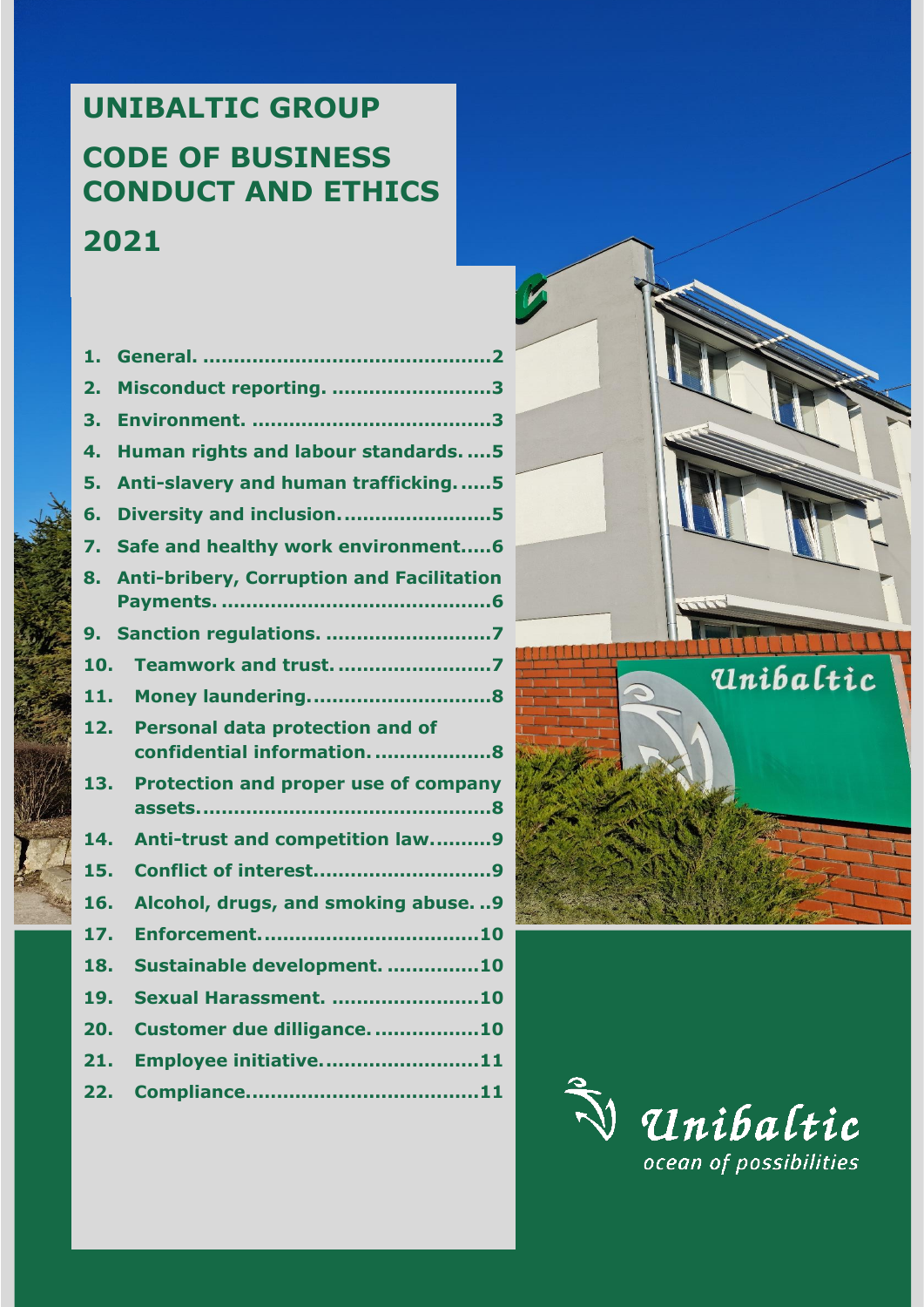

#### <span id="page-1-0"></span>**1. General.**

Code of Business Conduct (hereinafter referred to as the "the Code") applies to Unibaltic Group (hereinafter referred to as "the Company", "the Group", "Unibaltic") for the following stakeholders: office employees (hereinafter referred to as "employees"), directors (hereinafter referred to as "the Board"), customers and agents. The Code is an outline of the responsibilities and conduct which shall be followed in the Company. All of our employees shall conduct with respect to ethical business, honesty and integrity. The Company undertakes business activities in accordance with the United Nations Guiding Principles on Business and Human Rights and the Ten Principles of the Global Compact.

#### [https://www.ohchr.org/Documents/Publications/GuidingPrinciplesBusinessHR\\_EN.pdf](https://www.ohchr.org/Documents/Publications/GuidingPrinciplesBusinessHR_EN.pdf)

Any single business cooperation or joint venture influence the reputation of the Company and have a direct impact on how Company is perceived by the stakeholders and policymakers, therefore it is crucial to make sure that our business partners share the same commitment and follow the principles, mentioned further in this Code.

The company's utmost importance is to run a fair and ethical business to build a consistent relationship with all concerned parties, including local communities. The Code should be treated as a guidance that identifies both ethical and fair business approaches and misconduct as well. Apart from adhering to Company's policies, all employees are required to comply with the regulations of the systems in which the Company operate, including this Code of Business Conduct. Any violation of this Code or policy may result in disciplinary action against an employee.

In order to consistently build a reputation of a trustworthy business partner, the Company shall conduct its business activities in accordance with the Code and create awareness among employees. The Company is mindful of employees and consider them as the greatest value, for this reason, the Company expect to follow the Code in the day-to-day business. Each employee shall:

- $\sqrt[3]{\ }$  Identify and understand the risk associated with the job position;
- $\mathbb{S}$  Be familiar with relevant solutions related to the specific risk;
- **Be familiar with the Code of Business Code;**
- **S** Be updated with any amendments/updates of the Code;
- $\sqrt[3]{\ }$  Complete the Code compliance training related to the job position;
- Spread those rules among other employees.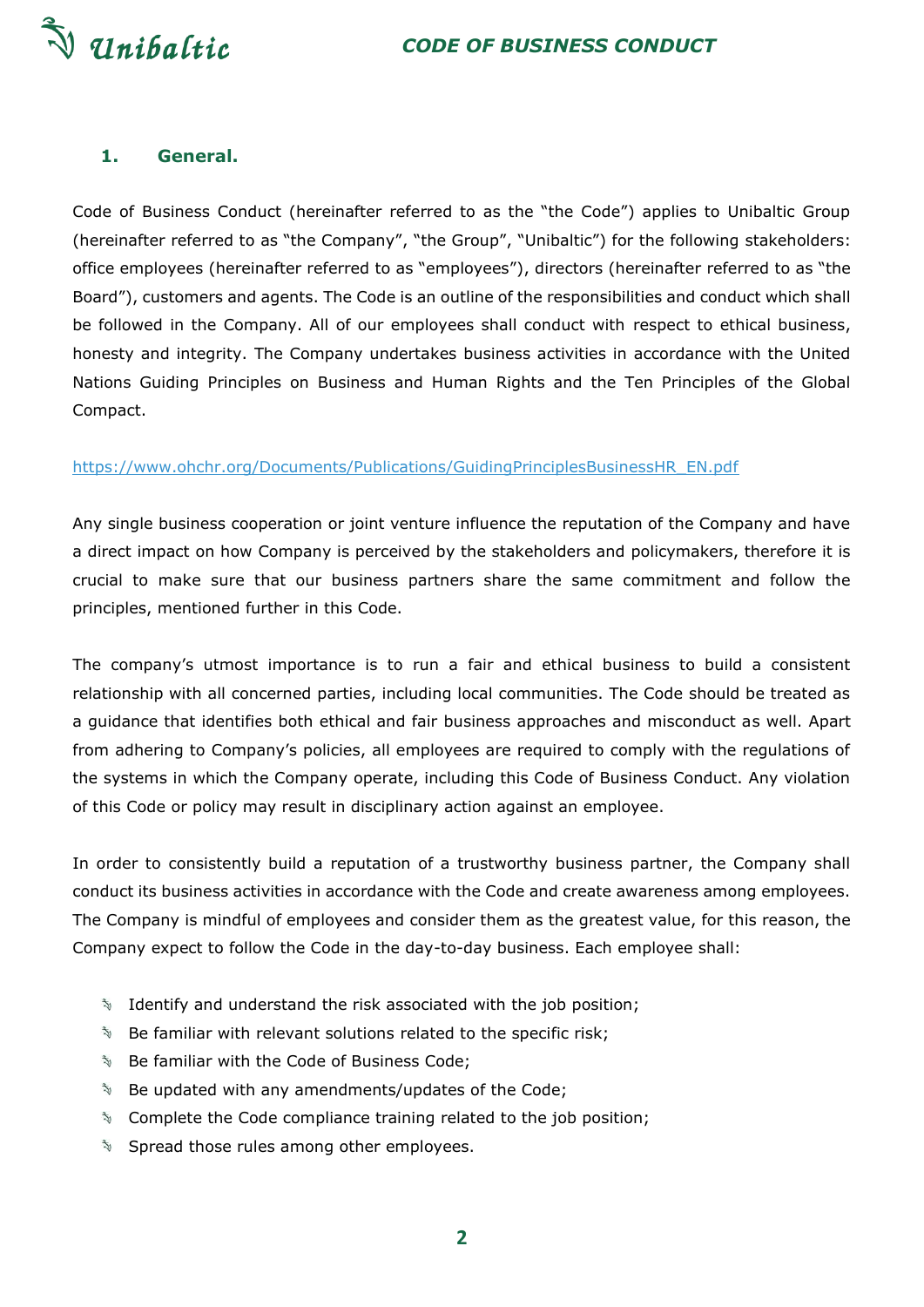

This Code will help our employees to understand their role in the organization and accordance to the company's values. The Board shall lead the way and develop solidarity with the Company and their arrangements shall encourage and inspire the employees to follow the Code.

The Code must be read together with the other policies and procedures implemented by the Company. The Code is reviewed and updated by the Board of Directors on annual basis.

The latest version should be always available on the Company's websites and hard-copy should always be available upon request in both headquarter and subsidiaries.

All concerned parties will be informed about any Code updates. Nevertheless, the Company appreciate the employee's feedback, hence encourage them to share any revisions or ideas to be added in to the Code. Any proposals to be followed by the e-mail address: [coc@unibaltic.eu.](mailto:coc@unibaltic.eu)

# <span id="page-2-0"></span>**2. Misconduct reporting.**

Any violation of this Code should be reported via e-mail: coc@unibaltic.eu or via standard post addressed to the appointed person within the organization to the following address: Unibaltic Shipping Ltd., 229 Arch. Makarios III Ave., Meliza Court, 3105 Limassol, Cyprus, with a note "COC". The company will make all necessary efforts to keep it confidential in case an employee wishes to submit a report in such a manner. There will be no retaliation for anyone who submits a report in good faith, even if the report will turn out to be unfounded. Each report will be investigated carefully and fairly. Any breach of the Code should lead to disciplinary actions, including termination of employment/contract, and if applicable – criminal, civil and administrative proceedings. If however, the investigation concludes that an employee has made false allegations deliberately, the employee may also be subject to disciplinary action.

The company is committed to make sure that any individual report under this policy is protected in accordance with relevant legislation and does not suffer any adverse treatment nor retaliation by fellow employees. Any employee involved in such conduct may be subject to disciplinary action.

# <span id="page-2-1"></span>**3. Environment.**

We are aware of shipping impact on the environment. The company is committed, but not limited, to:

1. Reducing greenhouse gas emission, by monitoring vessels' energy efficiency and fuel consumption;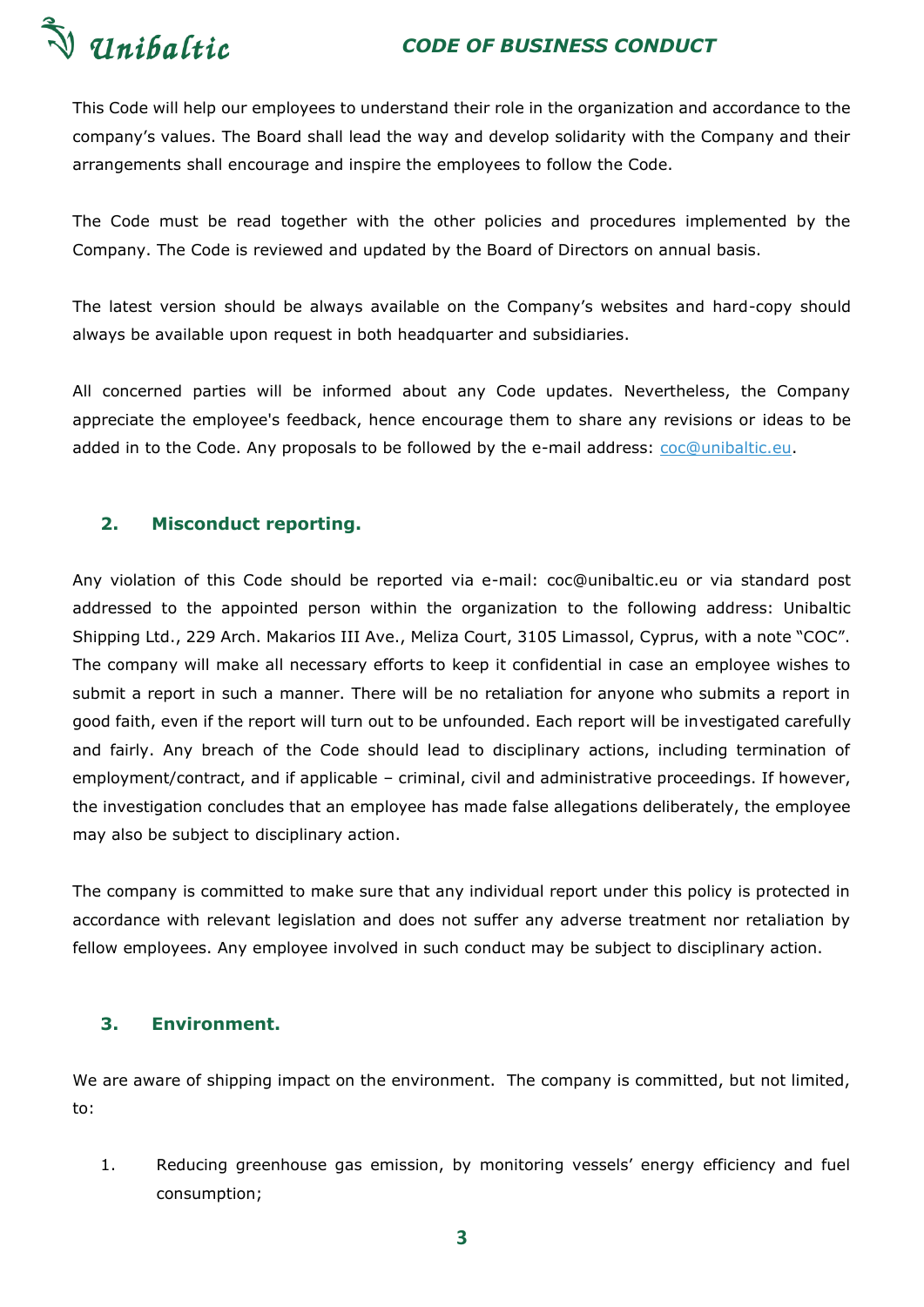# V Unibaltic

- 2. Reducing fuel consumption through better operational practices;
- 3. Complying with the Ballast Water Management Convention, by managing ship's fitted with approved ballast water treatment system to minimize the transfer of aquatic species;
- 4. Complying with all environmental legislation and regulations required by law;
- 5. Proper segregation of garbage onboard vessels and our office, recycling of used electronic devices, printer cartridges etc., limitation the amount of used plastic (bottles etc.); using of recycled items (copy paper); proper inventory of hazardous materials on board the ships; prompt use of materials with minimum waste and damage to the environment;
- 6. Taking care of ships to keep them in good technical condition, and good maintenance which is one of the factors of reducing the risk of environmental pollution;
- 7. Using an antifouling system to minimize drag and additional fuel consumption;
- 8. Using a low Sulphur marine fuel to reduce GHG emission;
- 9. A zero spill policy;
- 10. Education and promotion of environmental responsibility among our employees and counterparties;

The Company shall strive for continuous improvement of environmental protection and reduction of the environmental footprint. The Company manage the inherent risks related to the business and is committed to avoiding the incidents that threaten the safety and integrity of our vessels, such as groundings, fires, collisions, discharges, and oil spills.

We have established key performance indicators to facilitate regular monitoring of our operational performance. We set targets on an annual basis to drive continuous improvement, and we review performance indicators monthly to determine if remedial action is necessary to reach our targets.

At this point, the Company is in the course of developing an ESG strategy which is necessary to run the business in line with UN sustainable goals and governance. Sustainable growth and development are essential to make all necessary efforts to offset human adverse activity and social inequalities.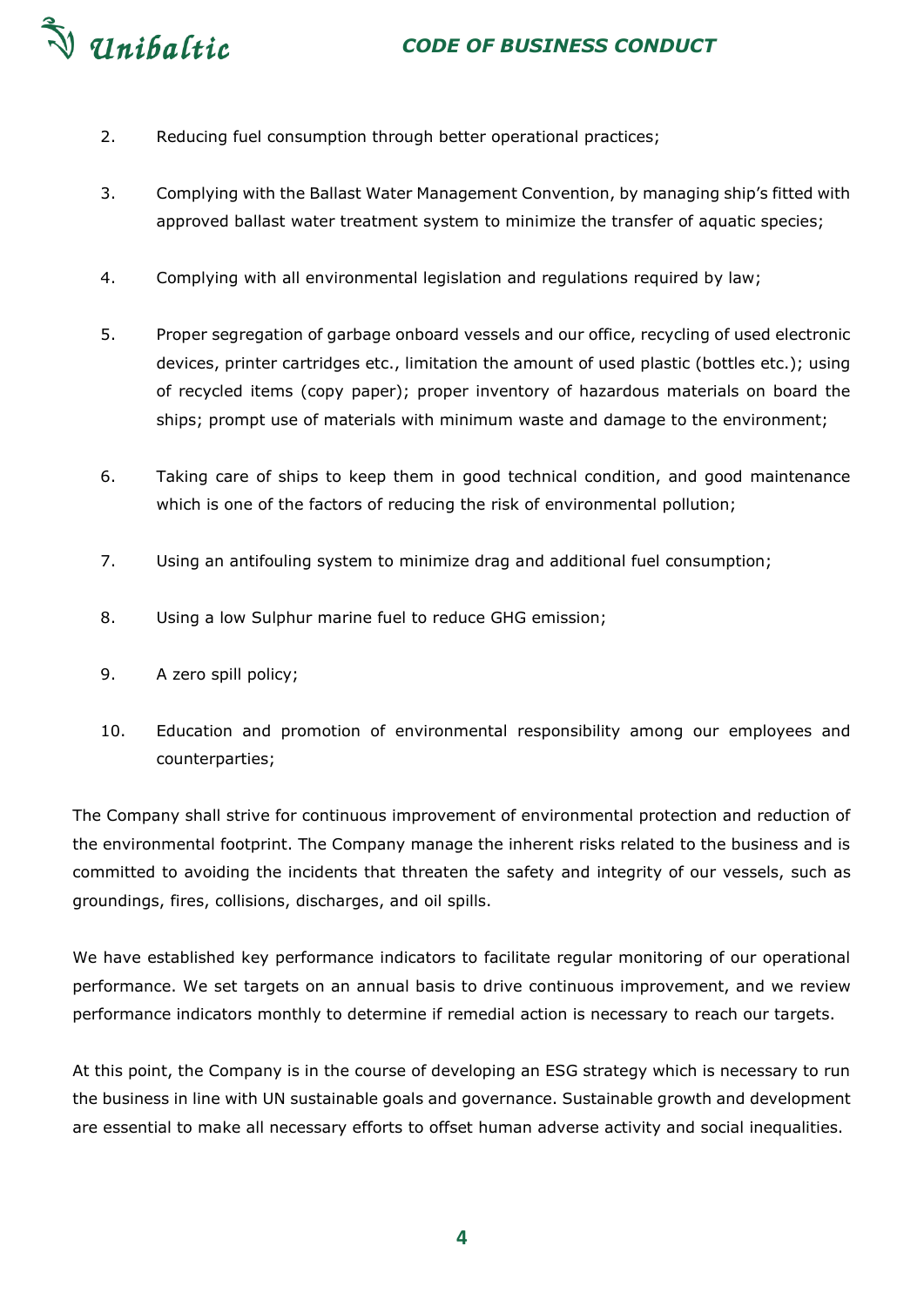



# <span id="page-4-0"></span>**4. Human rights and labour standards.**

The company strives to improve labour standards and efforts which contributes to social responsibility and sustainable growth. The company complies with applicable international and domestic laws, regulations, and rules of the countries of activity. We fully respect human rights and labour standards by following the provisions of the United Nations Universal Declaration of Human Rights, the United Nations Global Compact on Human Rights Principles, the Convention of the International Labour Organization, and relevant domestic law. We will not engage in or support the use of child labour and forced labour.

We supports freedom of employment and associations. We aim to have clear, transparent and fair employment conditions. The company is committed to keeping the level of employees commitment and satisfaction under review through appropriate questionnaires conducted on annual basis. The Company is very firmly against any forms of mobbing, discrimination or oppression. Any violation shall be reported in line with item 2 Misconduct Reporting of this Code of Business Conduct.

#### <span id="page-4-1"></span>**5. Anti-slavery and human trafficking.**

We are absolutely opposed to modern slavery and human trafficking in all its forms. Unibaltic is committed to implementing systems and controls to reduce the risk of modern slavery and human trafficking in our supply chains by establishing the Supplier Code of Conduct, and all other parts of our business. This policy is diffused to employees, and we expect all staff to be aware of their obligation.

Further, all our employees are required to sign the Code of Business Conduct which includes a commitment to comply with the principles resulting from it. Any breach of this policy will be treated seriously. Any employee who will breach the rule will be disciplined and may be dismissed. In the event of breach of this policy by Company's business partners, the cooperation will be immediately terminated.

#### <span id="page-4-2"></span>**6. Diversity and inclusion.**

We care about equality. Only the work-related abilities of a candidate is a hiring measure. Skin colour, religion, political views, sexual orientation, disabilities, gender and so on are irrelevant. Every single employee has a considerable contribution to the company's development and success. Unibaltic Group respects individuality and does not tolerate any signs of discrimination against its employees. Any human being deserves respect.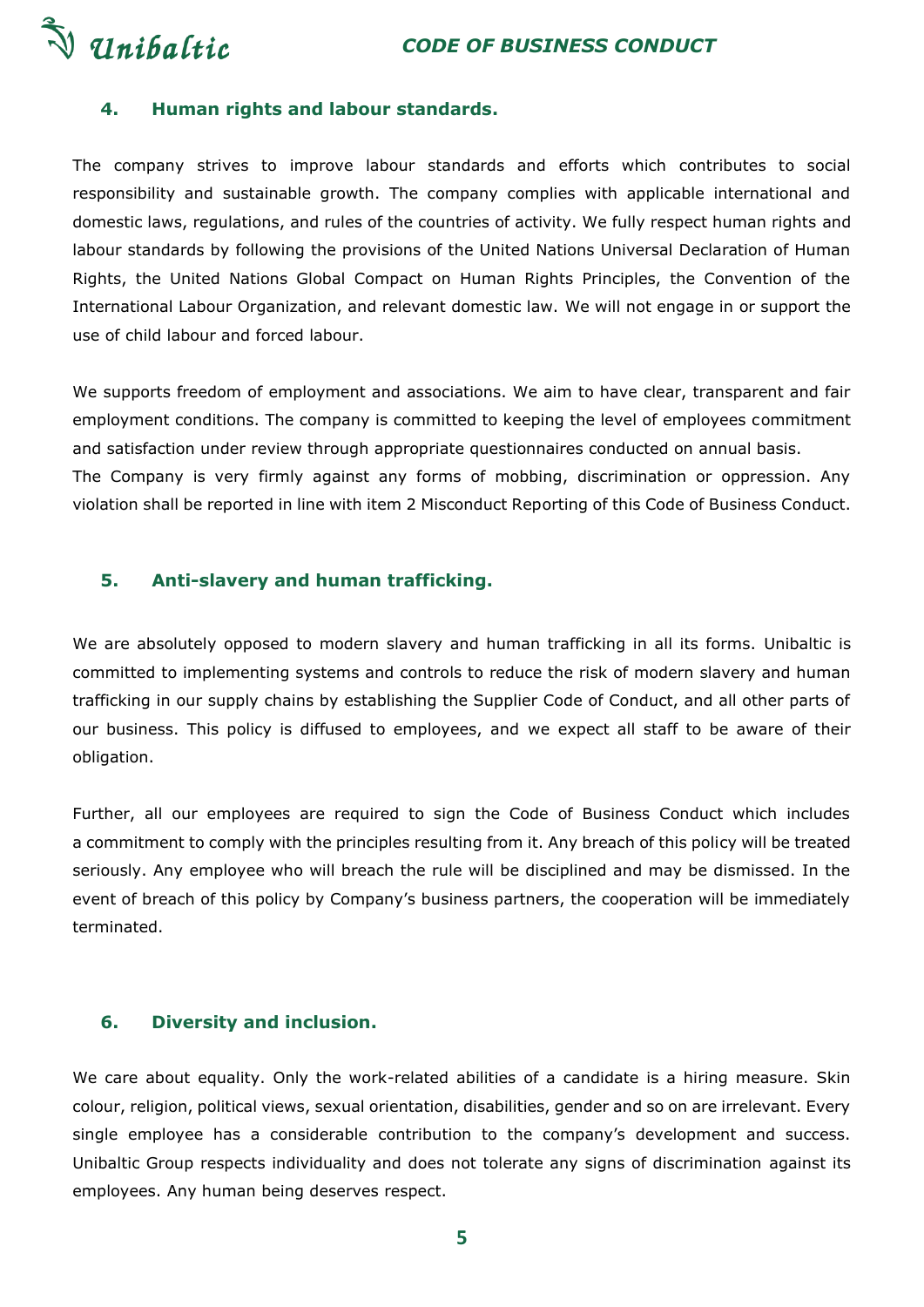

The Company respects the individual employee's right to private life, active social life. Furthermore, the Company follow the gender equality. The percentage of women hired within the Unibaltic Group is 46%.



Men Women

#### <span id="page-5-0"></span>**7. Safe and healthy work environment.**

Bearing in mind our employees, we do our best to provide a safe and healthy work environment. The Company continuously maintain, improve, and develop working conditions. We are always aiming to zero accidents to employees, as well as material and non-material assets.

We comply with the SOLAS, ILO and MLC conventions in the field of fleet and crew management. In this aspect Unibaltic implements also safety procedures in accordance with the International Safety Management Code and MARPOL convention. We fulfill all employees rights in country of activity.

We cannot forget that each employee is responsible for their own health and safety, although safety culture and awareness arise from the Company efforts. Employees shall be familiar with implemented regulations and health and safety rules. The company throughout QMS Department pays special attention to appropriate training.

### <span id="page-5-1"></span>**8. Anti-bribery, Corruption and Facilitation Payments.**

We are committed to undertake business with the highest standards of ethical conduct, integrity and accountability throughout our business activities and operations. The company has a zero-tolerance policy towards any form of bribery and corruption and will not engage in any form of these. Any kind of violation shall be immediately reported in accordance with the Code.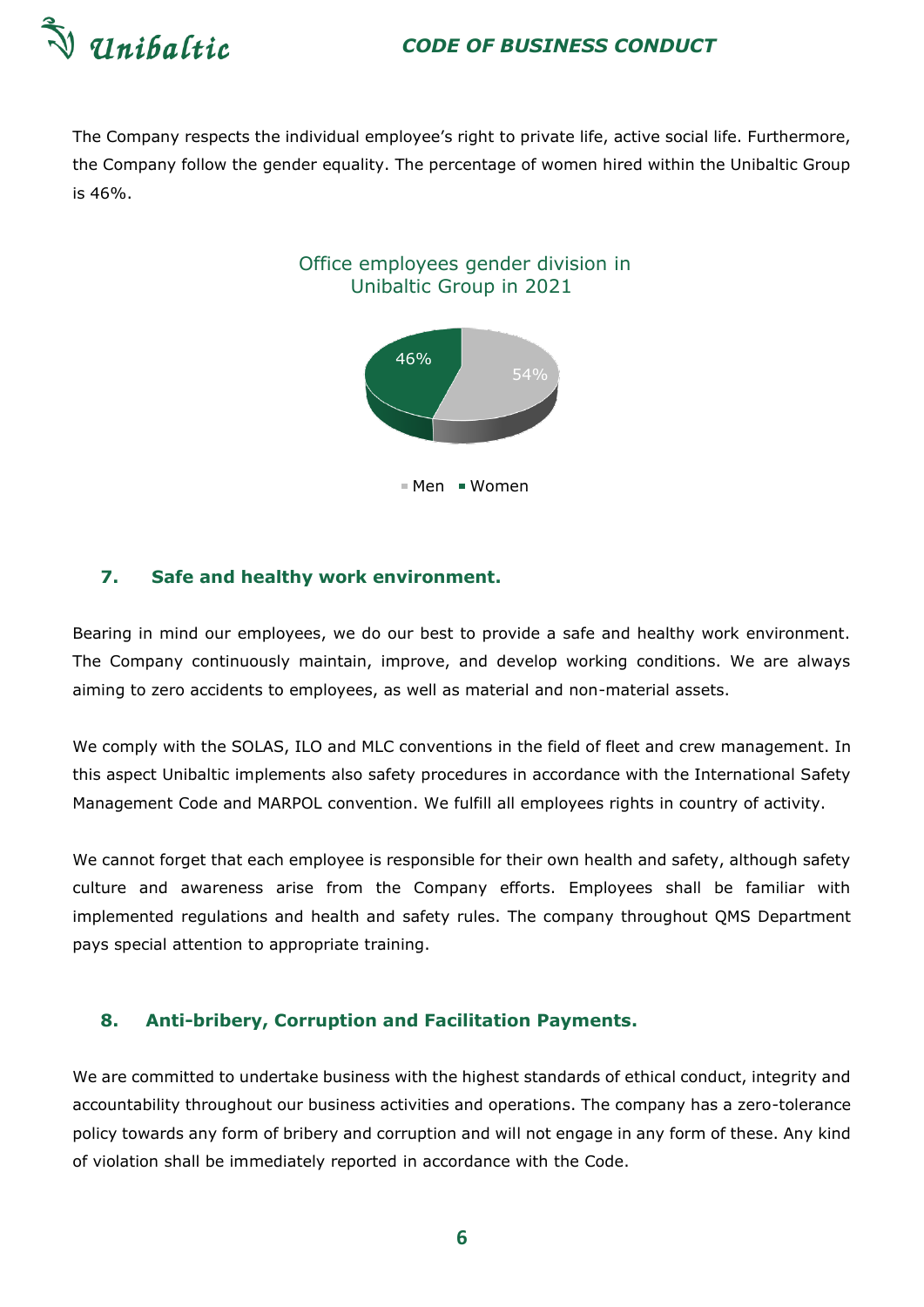

The Company expects its employees to adhere to the highest standard of ethical conduct. Our employees must never take advantage of their position within the Company structure or attempt to do so, with the purpose to gain personal benefits or to pay, propose a payment, authorize payment or promise to pay money or anything of value, directly or indirectly, to a Government Official, an existing or potential business partner or any other party, when such payment is intended to influence any further act or decision, to award or retain business, or to induce or reward unethical or illegal behavior or breach of duty.

Such person will be subject to the appropriate disciplinary measures. The Board is committed to implement and enforce effective, adamant policies and procedures to prevent, monitor and eliminate bribery and corruption. The zero-tolerance rule also applies to facilitation payments. It is forbidden to directly or indirectly, accept or attempt to accept or obtain facilitation payments from any person.

For the purpose of this Code, facilitation payments mean payments made to secure or expedite the performance by a person performing a routine or administrative duty of function. Our contractors, sub-contractors, consultants, agents, authorized representatives, and others must comply with this policy when performing work or service for or on behalf of the company.

# <span id="page-6-0"></span>**9. Sanction regulations.**

Sanctions relate to certain individuals, legal entities, cargoes, countries, or vessels. Before commencement of a business with a counterparty, the company will do utmost to verify and check a potential client following its compliance procedures. Unibaltic Group is committed to ensure that its business activities do not violate applicable domestic or international embargos or sanctions.

The Company implements procedures ensuring that sanctioned entities and individuals listed in the OFAC, UN and EU sanctions list, are identified and no business is conducted with such entities and individuals. Any breach of this laws may result in criminal, civil or administrative penalties for all involved.

# <span id="page-6-1"></span>**10. Teamwork and trust.**

Company expect a mutual understanding and support on the basis of teamwork and integrity between the employees. We value trustworthiness and reliability. These are the values we expect both of ourselves and our partners. Mutual integrity with a feeling of trust and willingness to support are the keys for strong and exemplary cooperation which contributes significantly to long-term cooperation.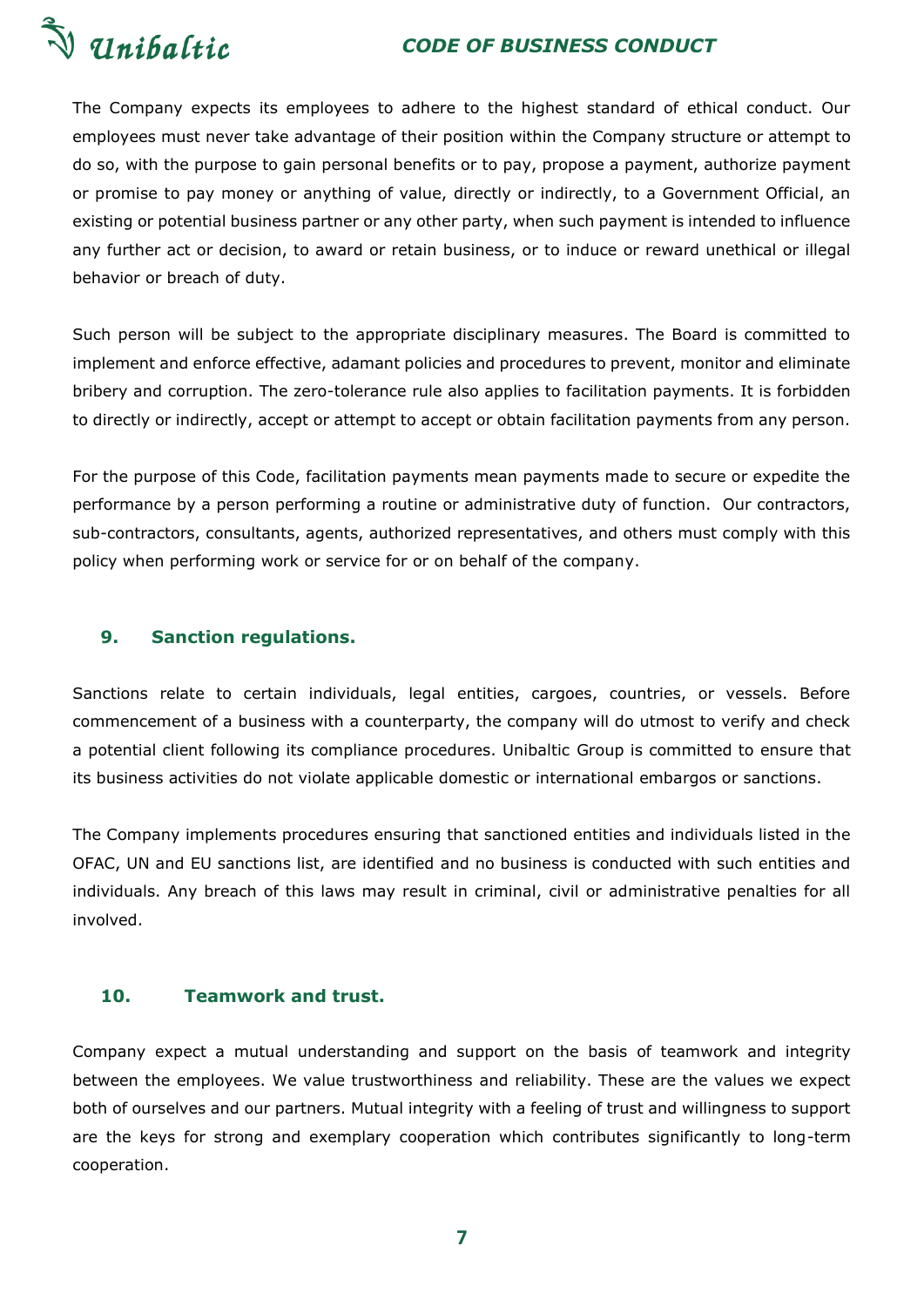V Unibaltic

# <span id="page-7-0"></span>**11. Money laundering.**

It is a generic term used to describe several activities aimed at introducing money or other property values obtained from illegal sources or used for financing illegal activities along with making appearances of legitimate source of such money or values. The main objective of the money laudering criminalization is to deprieve criminal activity of profit. Employees are strictly forbidden from participating in or facilitating a money laundering transaction.

Before we establish any business relationship with a third party, the company shall conduct due diligence to verify available information on its proposed business partners and suppliers, to ensure they are reputable and engaged in a legitimate business activity. Any suspicious transactions or suspected incidents of money laundering shall be reported immediately to the appointed person. Employees are regulary trained in accordance with the AML directives.

### <span id="page-7-1"></span>**12. Personal data protection and of confidential information.**

Every employee authorized to collect, use, and process any personal information's shall strictly follow the company's General Data Protect Policy. Processing of personal data should be done in accordance with the applicable international and domestic laws. The highest degree of confidentiality must be maintained. Personal information may only be disclosed after obtaining the consent of the concerned person and only for proper conduct of the employment process, or a specific situation where lawful authorization is obtained. An employee before such disclosure is obliged to secure properly the content of personal data.

Employees are well informed and aware that any disclose, disseminate or misuse of confidential data or information regarding the Company's business, customers and suppliers, contracts, agreements and transactions and any legal proceedings commenced by or against the Company, is strictly prohibited. They cannot use corporate property, confidential data, or information to achieve personal interests. This obligation remains in force during the employment period. Any person violating this rule, must consider and face all legal consequences. The Company cooperate only with partners which follow the same standards and rules.

#### <span id="page-7-2"></span>**13. Protection and proper use of company assets.**

Employees shall use all tangible and intangible assets with care and sensibility. Such assets should be used for legitimate purpose.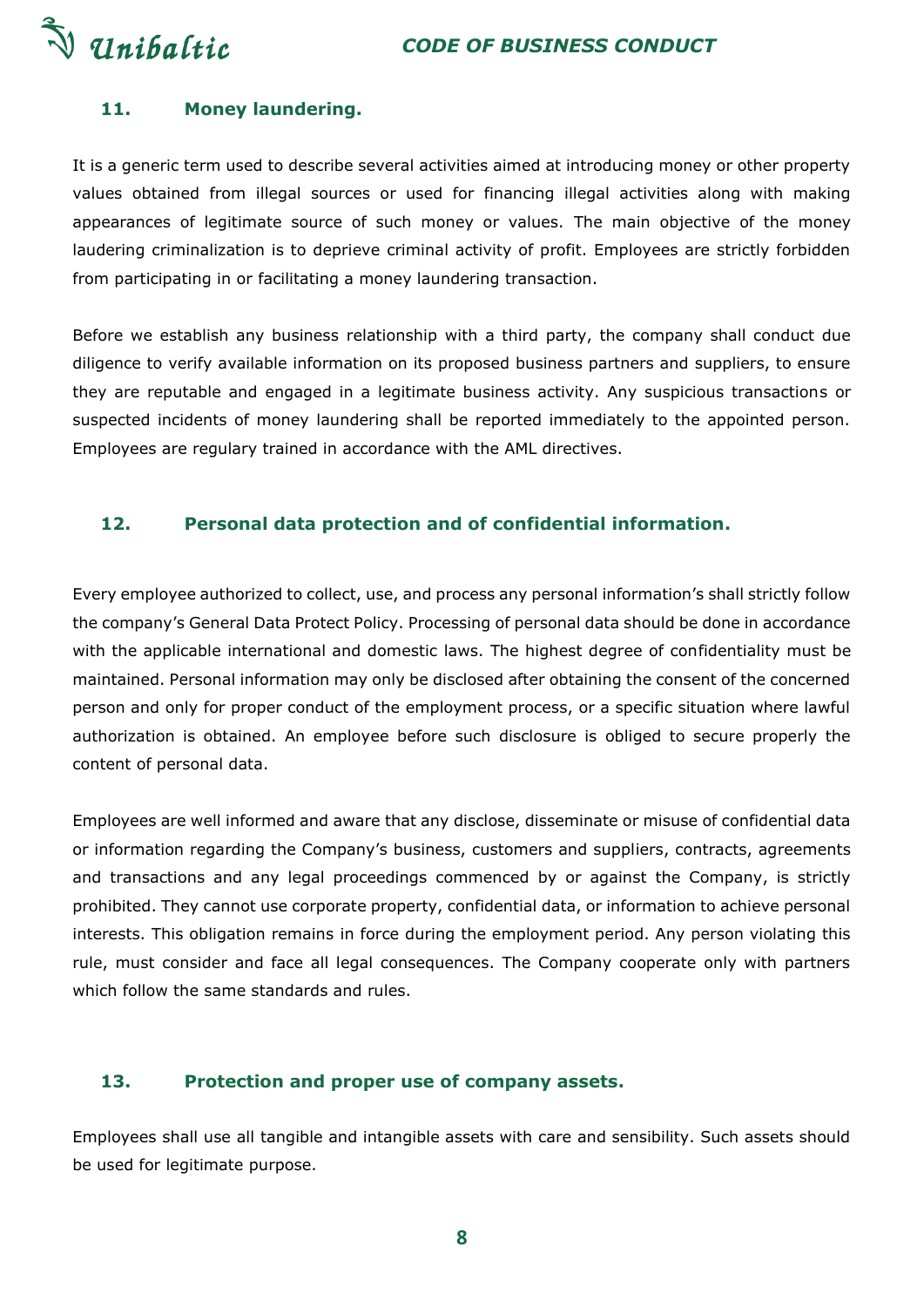

Company's assets should be protected against theft and loss, as well as carelessness which have a direct impact on the Company's costs. Any theft, waste or misuse is considered as violation, which shall be reported in line with reporting specified stated in this Code of Business Conduct.

### <span id="page-8-0"></span>**14. Anti-trust and competition law.**

Unibaltic ensure that its actions towards business partners, competitors and governmental authorities are handled in concurrence with fair and proper business practices, including but not limited to compliance with laws and regulations, fair competition and anti-trust principles. Any violation of competition rules will be considered as a misconduct.

# <span id="page-8-1"></span>**15. Conflict of interest.**

In case when private interests interfere with the interests of Unibaltic, then a conflict of interest occur. There is a basic conflict of interest when an employee or third party acting on behalf of the company, do business with a family member or with anyone with whom has a close relationships. Even if you act properly, such relationship may influence the judgement.

In any kind of such situation, employees or any other third parties are obliged to disclose it. An involved person shall withdraw from the decision making process and inform supervisor immediately.

# <span id="page-8-2"></span>**16. Alcohol, drugs, and smoking abuse.**

The company has a zero-tolerance approach towards alcohol and drugs abuse. Use of drugs and alcohol have an influence on work performance and can be threat to health, safety and the environment. Smoking in the workplace is allowed only in designated areas. However, the company encourage employees to quit this unhealthy habit by smoking risk awareness workshops.

The company have established an appropriate drug and alcohol policy. Any person violating the drugs and alcohol policy will be subject to disciplinary actions, including criminal liability. Consumption of legally prescribed psychoactive drugs is permitted for the treatment of identified illness, subject to prior approval by the company.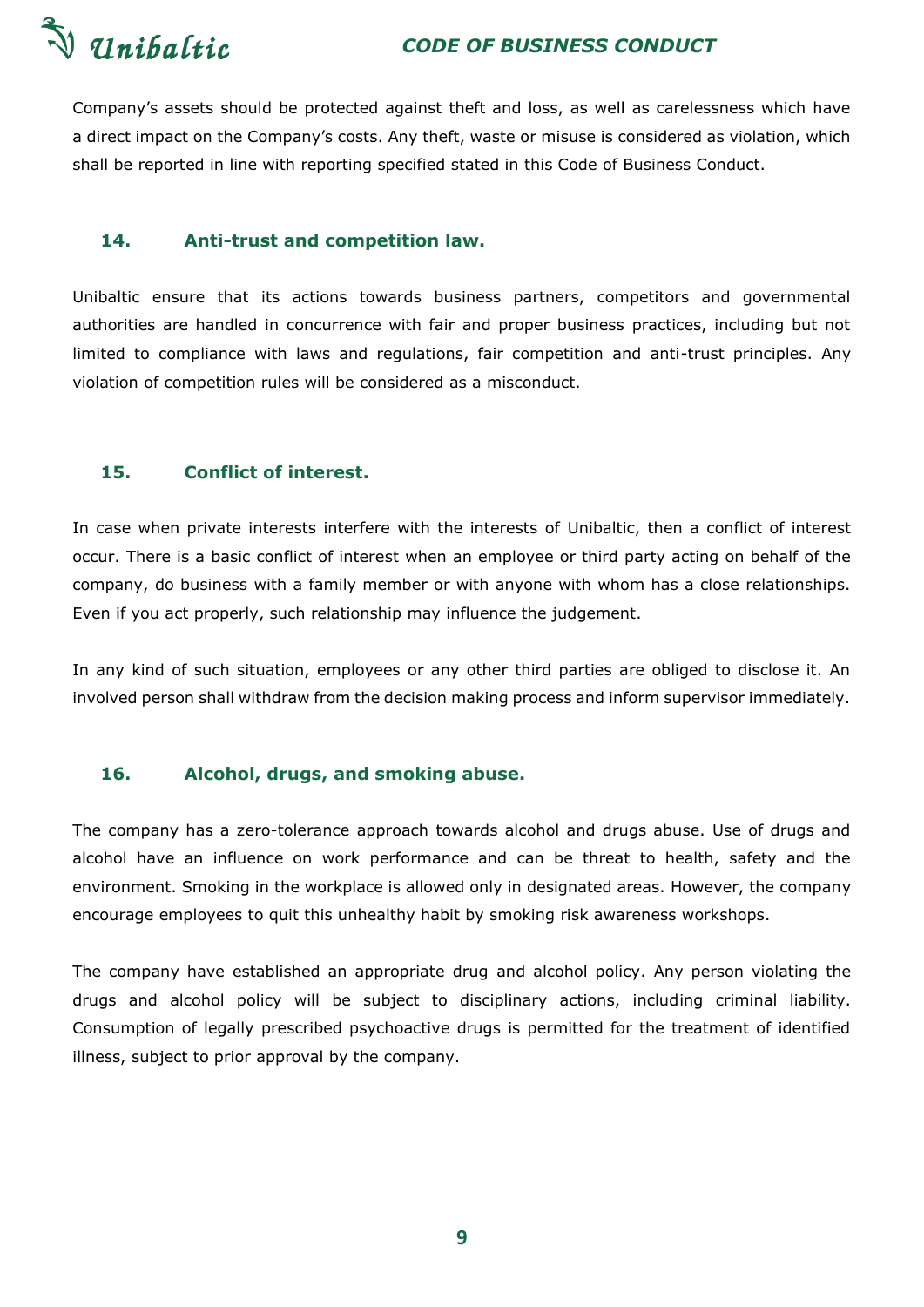

# <span id="page-9-0"></span>**17. Enforcement.**

Violation of this Code may result in reprimand, claim for damages, termination of employment / contract, or loss of office, depending on the severity. In the case of serious violations and breaking of laws, civil, criminal, and administrative liability should not be excluded.

# <span id="page-9-1"></span>**18. Sustainable development.**

The company is committed to sustainable development goals in order to meet world's growing energy needs through environmental and socially responsible efforts. To take care of health and safety of its employees, contractors, and community, the Company will take necessary steps to minimize its impact on ecosystems and biodiversity, to use energy and water in more efficient way, to lover GHG emission from its ships. Our vessels are operated in a manner intended to protect the safety and health of our employees, the public and the environment.

## <span id="page-9-2"></span>**19. Sexual Harassment.**

Awareness of physical, emotional, and psychological well-being is very important. In this aspect, the company is committed to provide a convenient working environment with a zero-tolerance to sexual harassment. Such an act will be treated as a serious misconduct. For the purpose of this Code, "sexual harassment" means any unwelcomed conduct of a sexual nature in the form of verbal, nonverbal, visual, psychological or physical harassment. Any recipient of such behavior shall report it in accordance with the Code.

#### <span id="page-9-3"></span>**20. Customer due dilligance.**

The company pays special attention to business partners. Before commencement of a partnership with any third party, the Company is verifying an entity, i.e., if has implemented relevant safety and environmental standards in accordance with the ISO 90001:2015 and 14001:2015, legal basis of its activity and verify registration documents in accordance with the KYC procedure, obtain a declaration regarding the share of company's principles stated in this Code in accordance with company's Customer Code of Conduct.

All existing counterparties shall be verified on a yearly basis. Failure to comply with the principles and standards set out in this Code may result in the termination of relationship with the company. The company established special key performance indicators to evaluate and monitor its business partners.